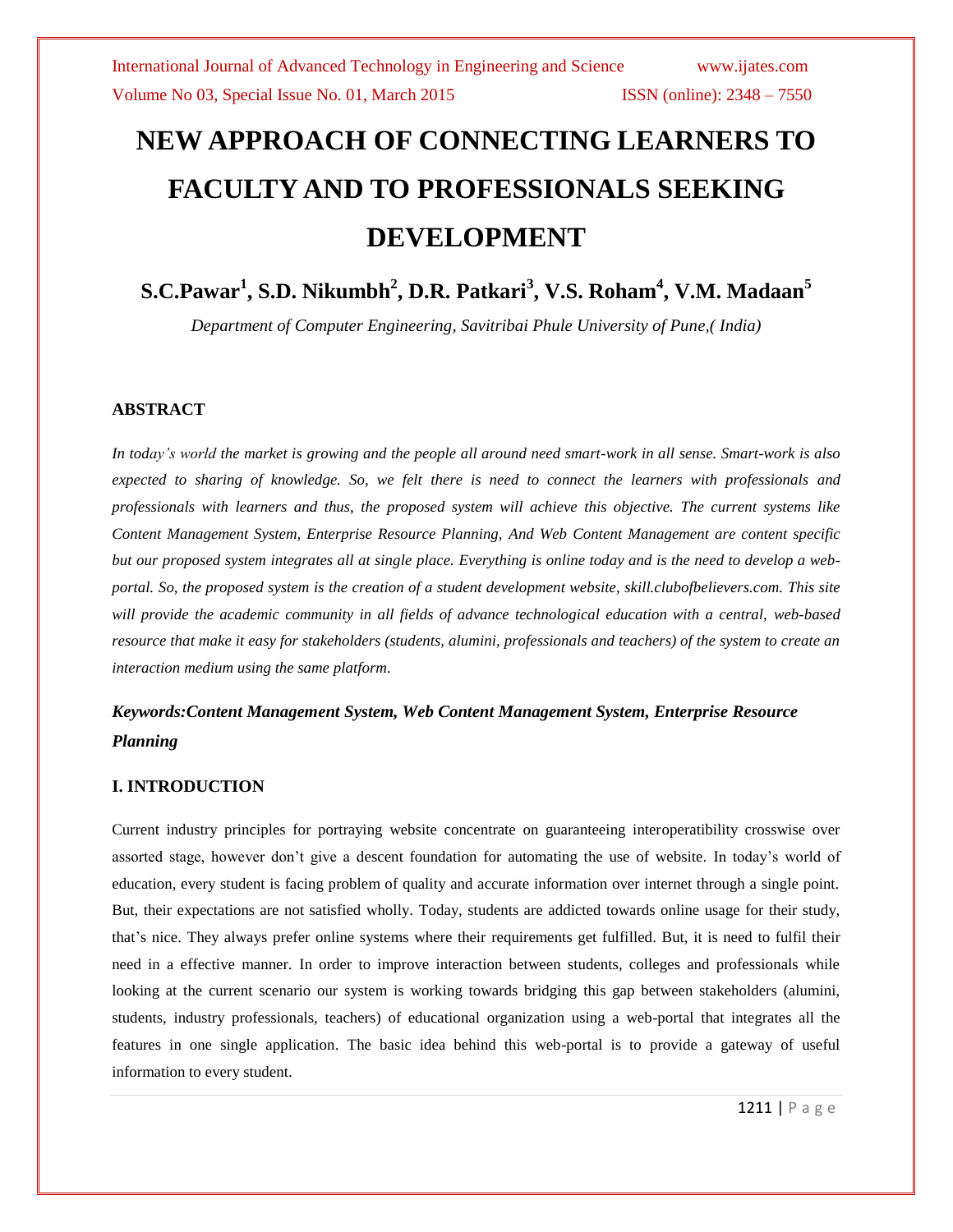International Journal of Advanced Technology in Engineering and Science www.ijates.com Volume No 03, Special Issue No. 01, March 2015 ISSN (online): 2348 – 7550 **II. RELATED WORK**

A Content Management System (CMS) [1] is a computer program that allows publishing, editing and modifying content as well as maintenance from a central interface. CMS include web-based publishing, format management, revision control (version control), indexing, search and retrieval. A CMS serve as a central repository containing documents, movies, pictures, phone numbers and scientific data. In alumini relationship management [2] , a VIdegree cloud management system was used as a alumini database. VIdegree function that were applied to the alumini database included customizing the fields about the information, a comprehensive data relation mechanism for records, etc. A Web Content management System (WCMS) [3] is a software system that provides website authoring, collaboration and administration tools designed to allow users to create and manage website content with ease. In the world education, we see that every student is facing problem of "Quality & Accurate Information" over Internet. That's why we thought of this system i.e. Web portal which will solve this problem and provide desired information mainly to student of colleges/universities, particularly for rural students. Hence, this web portal will have very simple but dynamic requirements. As it is related to education, it will need continue upgradation in the system. The basic ideas behind this portal are "Provide gateway of useful information to every student" and maintain alumini relationship. According to the best of our knowledge, the above mentioned systems like Content Management System, Enterprise Resource Planning System [4] and Web Content Management System are all content specific as discussed earlier. But, our proposed system provides all these facilities in one single application.

### **III. MOTIVATION**

In the current education system which is manual in nature, considerable time and effort is required to maintain the information of all students of college organization, resulting in a waste of resources. This particular methodology is also unable to properly monitor records and ensure that they are accurate and up to date. The manual process requires that information of all students be stored in filling cabinets or other similar storage location where they can be retrieved later. However, due to the nature of the location of these data, it is accessible to a lot of people, both authorized and unauthorized personnel.

This can lead to a security as well as raise doubts to the integrity and consistency of records. Also, another issue would be the fact that records may be lost due to being misplaced or the disorganized nature of the storage area. The current scenario in rural college organization is that students are not interacting with teachers and professionals due to lack of confidence. Though college is providing necessary resources, but due to lack of proper guidance these resources are not utilized efficiently. The general objective of proposed system aims to design and implement a web portal for stakeholders (students, alumni, teachers) of the system that will provide benefit to organization which will consistently monitor maintained records.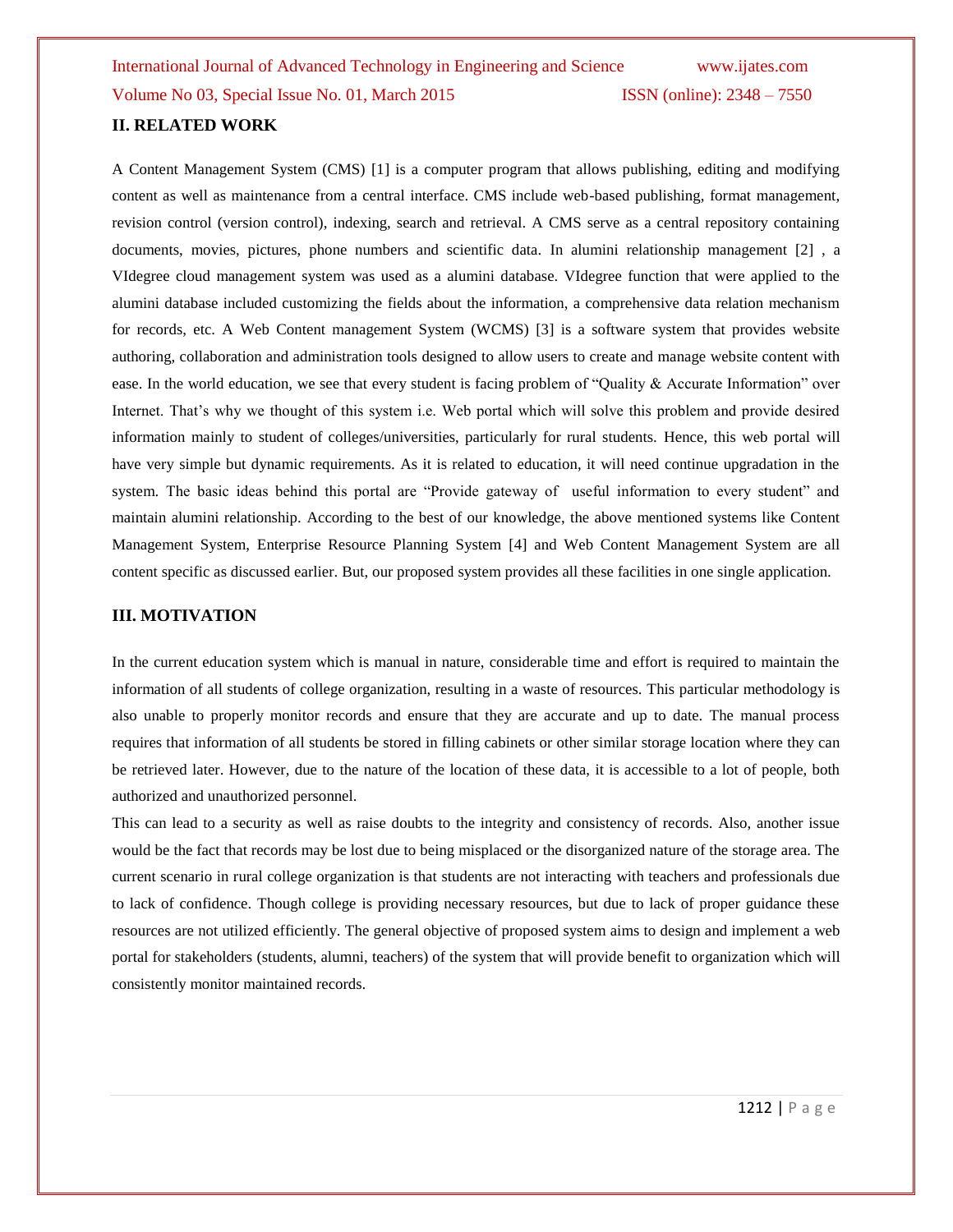# International Journal of Advanced Technology in Engineering and Science www.ijates.com Volume No 03, Special Issue No. 01, March 2015 ISSN (online): 2348 – 7550 **IV. PROPOSED SYSTEM**

The main and foremost goal is to create NETWORK of students and professionals to help each other for their skill development.



### **Fig.1 System Architecture**

For this purpose, the system will contain the modules as follows:

*1. Registration module***:** This module will provide registration for students, teachers ,experts, company. All the students from approved colleges will registered themselves .Teachers who are experts in particular field will be registered. Company's account will be handled by HR of company. It will include details about company.

*2. Login module***:** This module will provide separate login to every user. All the registered users will be provided with username and password so that only these users will have access to system.

*3. Profile Viewer module***:** This module allows each user to view profile of other users for their purpose. This module will also be used by company's HR to view profiles of all registered students.

*4. Online test module***:** This module will be used if any company will wish to conduct the test to select the students of organization to work for their company. The college, if approved, can conduct the online test of that company. Test will contain timer.

*5. Review Result module***:** This module will contain results of online tests conducted. There will be review of result i.e. result analysis by company experts.

*6. Notification module***:** Notification module will help to send E-mail or Message to registered users and all the related notices will be delivered to students through this module.

*7. Discussion forum module***:** This module will help in interaction between students and experts. Students can ask their queries and experts can give suggestions and also career guidance.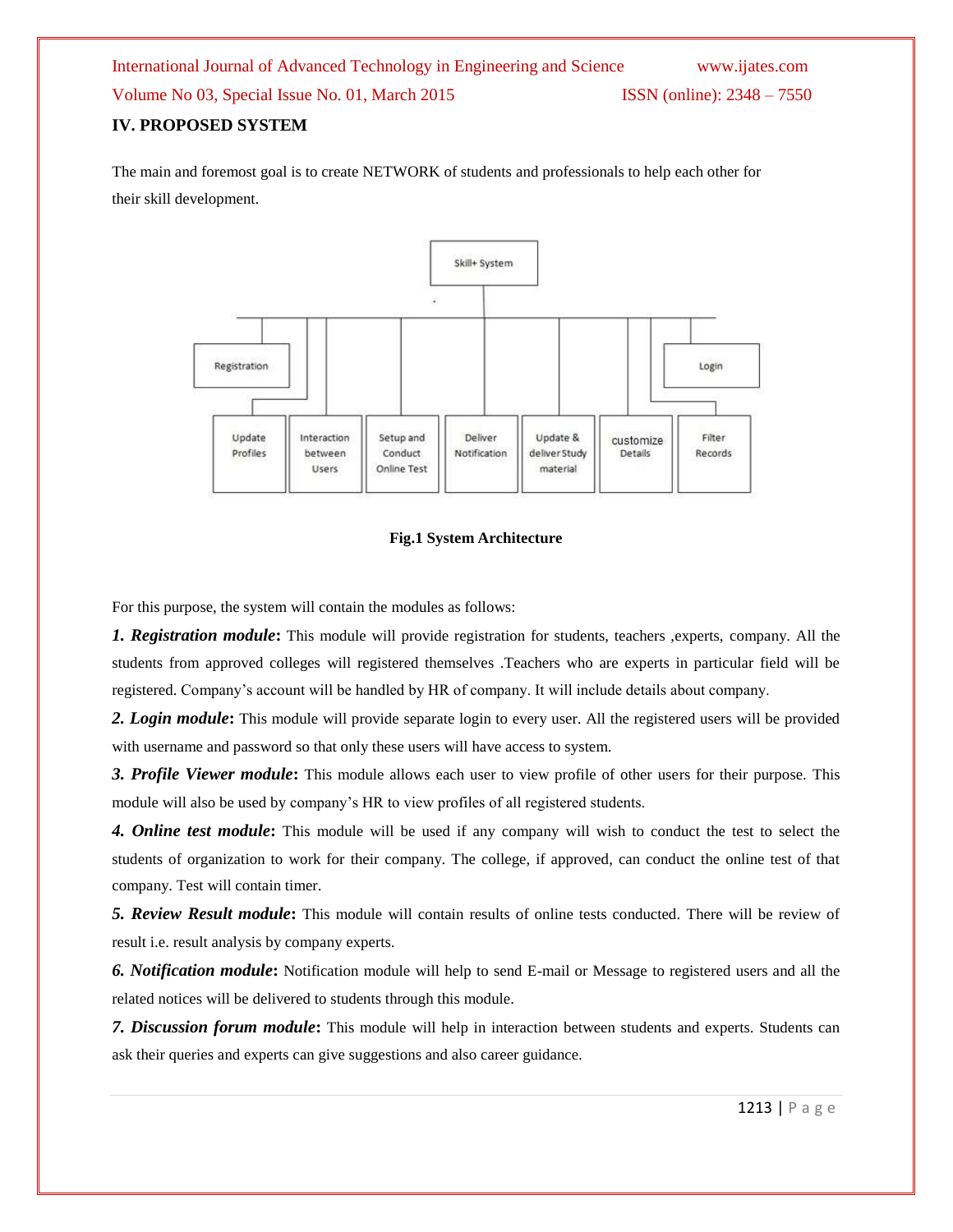# International Journal of Advanced Technology in Engineering and Science www.ijates.com

Volume No 03, Special Issue No. 01, March 2015 ISSN (online): 2348 – 7550

*8. Study Material Delivery module***:** Study material delivery module will allow sharing of PDFs, documents, PPTs, etc. to students.

*9. Customize module***:** Customize module will allow adding new users (expert, HR, administrator). This module will also allow to update the profile if any user wish.

*10. Filtering module***:** This module will be accessed by company's HR. Through the profiles of students, HR will easily able to select the students among college as per company's criteria.



**Fig.2 Deployment Diagram of System**

The proposed system will be hosted on web server. Router will provide connections i.e. wired and wireless to devices (clients). The router will establish the connection between web server and particular organization (college or company). The end users devices (clients) may be a computer system (wired or wireless), mobile or tablet (wireless) that will be able to access the web portal. Thus, the proposed system will be used by any web enabled device.

### **V. RESULT ANALYSIS**

Our system provides data security in the form of swipe card for the system administrator and proper credentials for the other stakeholders (students, professionals and teachers). The proposed system provides easy access to all stakeholders account and the complete access to his/her profile or expertise. The current system also notifies current updates to the stakeholders and keep them up-to-date. All the functionalities are available in single sign-in. Below figures describes some of the main functionalities of the system. As seen below, the administrator can add new college, its credentials, details of students, teachers and training and placement officer in the form of excel files. And after uploading these credentials, username and passwords will be generated automatically and mailed to particular institutes.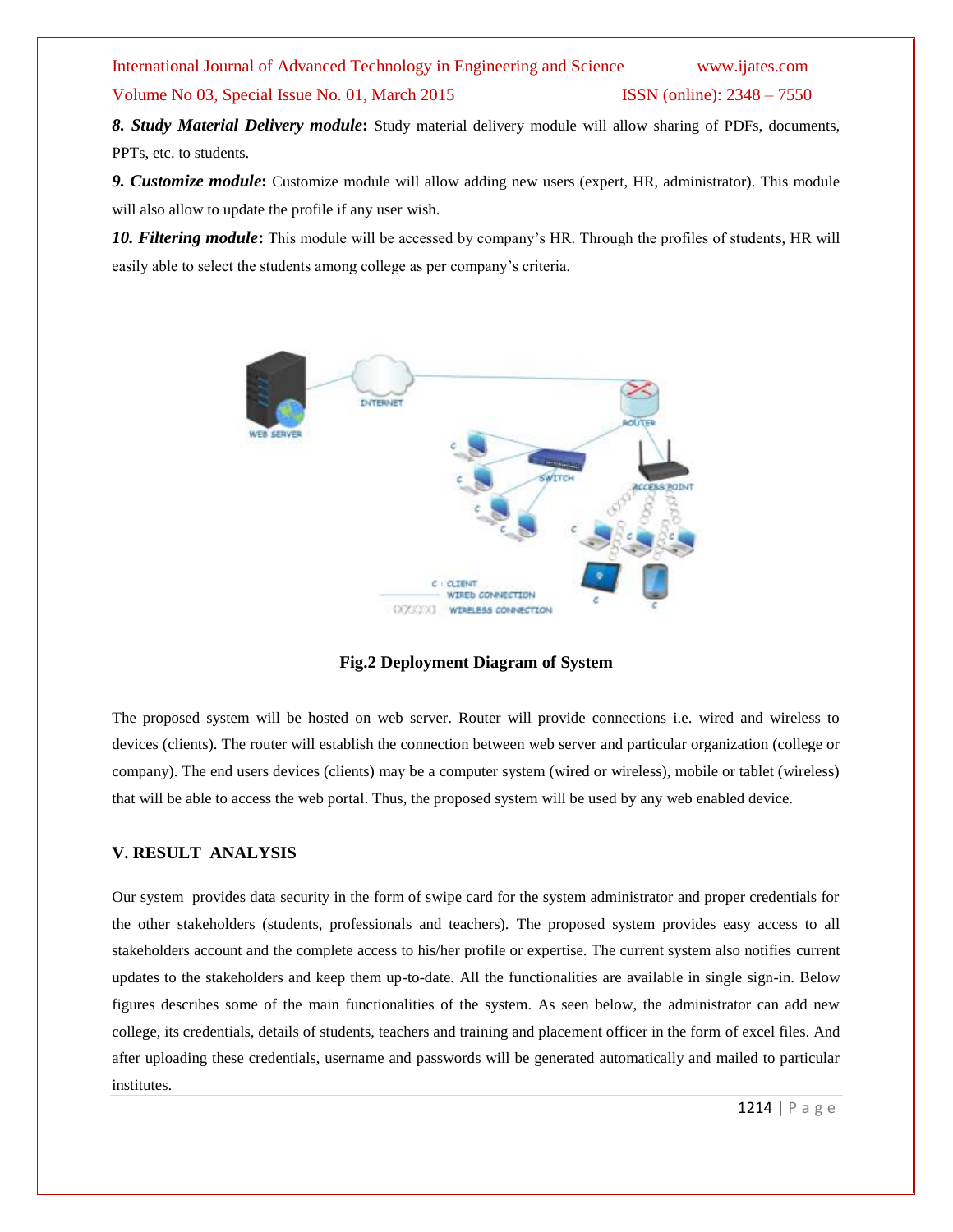### International Journal of Advanced Technology in Engineering and Science www.ijates.com

### Volume No 03, Special Issue No. 01, March 2015 **ISSN** (online): 2348 – 7550

The figure 3 describes the notification module. From this module, the administrator can notify the stakeholders like students, teachers, college representative and professionals individually and multiple also. This provides efficient way for communicating.

| <b>LC7II+</b>                                                     |                     | ANY YOR BILETIC SCREAMS INTER 'A AMERICAN | <b>ACJU+</b>                                                                           |                  |  | and any yes, expertise company comes a constitute. |
|-------------------------------------------------------------------|---------------------|-------------------------------------------|----------------------------------------------------------------------------------------|------------------|--|----------------------------------------------------|
| NEW INSTITUTE SETUP                                               |                     |                                           | 100ml EDIN   Elero   EDINbenton   Ethenol.   Elibert   Elibert   EUS)   Elibert<br>--- |                  |  |                                                    |
| A Twenty Market's Road College<br><b>PERSONAL PROPERTY AND IN</b> |                     |                                           | 2011/01/01<br>To presticable of Expensive Associates                                   | P.               |  |                                                    |
| Delcare                                                           | City has been       |                                           | <b>KSP OF CARRIS REPORT</b><br><b>TERCHOR SAME</b>                                     |                  |  |                                                    |
| <b>Like Sec</b>                                                   | Today Algorithm No. |                                           | Analysis in chickens in government                                                     |                  |  |                                                    |
| Collectived Arrest                                                | Contact Plan        |                                           | <b>A.S. Z. Scott Midwell 1</b><br><b>JETGE BJRJETT</b>                                 |                  |  |                                                    |
| <b>Surveys</b>                                                    | <b>DISTURBANCE</b>  |                                           | mantique.                                                                              |                  |  |                                                    |
| u)                                                                |                     |                                           | <b>REDUCED DETAILS</b>                                                                 |                  |  |                                                    |
|                                                                   |                     |                                           | welco to !                                                                             |                  |  |                                                    |
| M Halen Margalini<br><b>Committee Committee</b>                   |                     |                                           | <b>SEACT FLAIR RWY</b>                                                                 |                  |  |                                                    |
| <b>Wilson Monate</b>                                              |                     |                                           | and an advertising the process of the con-<br>Search (22, lowest law, branch) or       |                  |  |                                                    |
| A Towny & Haustern Older College Reservational                    |                     |                                           |                                                                                        | <b>RSchwei</b> n |  |                                                    |

### **Fig.3 College Registration Module Fig.4 Notification Module**

The figure 4 describes the account creation of particular college in online exam module. Here, database setup is done, account is activated, organization id for that institute is generated along with username and password and all these credentials are mailed to that institute by administrator. While setup, identification string is also mentioned.

| New Service Setup                          |                        |                                                           | JPM COE Pure                                          | your Listing Line |
|--------------------------------------------|------------------------|-----------------------------------------------------------|-------------------------------------------------------|-------------------|
|                                            | <b>CEN board blood</b> |                                                           | <b>Barriet Banker</b>                                 | <b>Think</b>      |
| <b>Cultures 19   FOUR</b><br><b>BRIDGE</b> |                        |                                                           | <b>Quest</b><br>mmms                                  |                   |
| <b>fame</b><br><b>Text</b><br>Dealer.      | $-$<br>$\frac{1}{2}$   | <b>PALLER</b><br><b>Not Service</b><br><b>Suite</b>       | Atones<br>1 year old year<br>1 votinized<br>1 HEIGHTH |                   |
|                                            | REQUEST<br>HDME        | <b>TANKS</b><br><b>SETUP</b><br>ACCOUNTS CUSTOMER: LOGOUT | <b>I</b> wishe<br><b>Allent Ave., Distinguisher</b>   |                   |

### **Fig.5 Online Examination Setup Module Fig.6 Online Examination Module**

How the actual online examination will be conducted is shown figure 6. The questions for the test can be uploaded in two ways- either by user interface or excel file with questions. The uploading details consists the question, its four options, its right answer, time (in seconds) and marks for that question. And question along with its four options, timer, question number and marks are displayed on top right corner of screen and user can submit their answer. After end of questions result is automatically displayed on screen within few seconds.